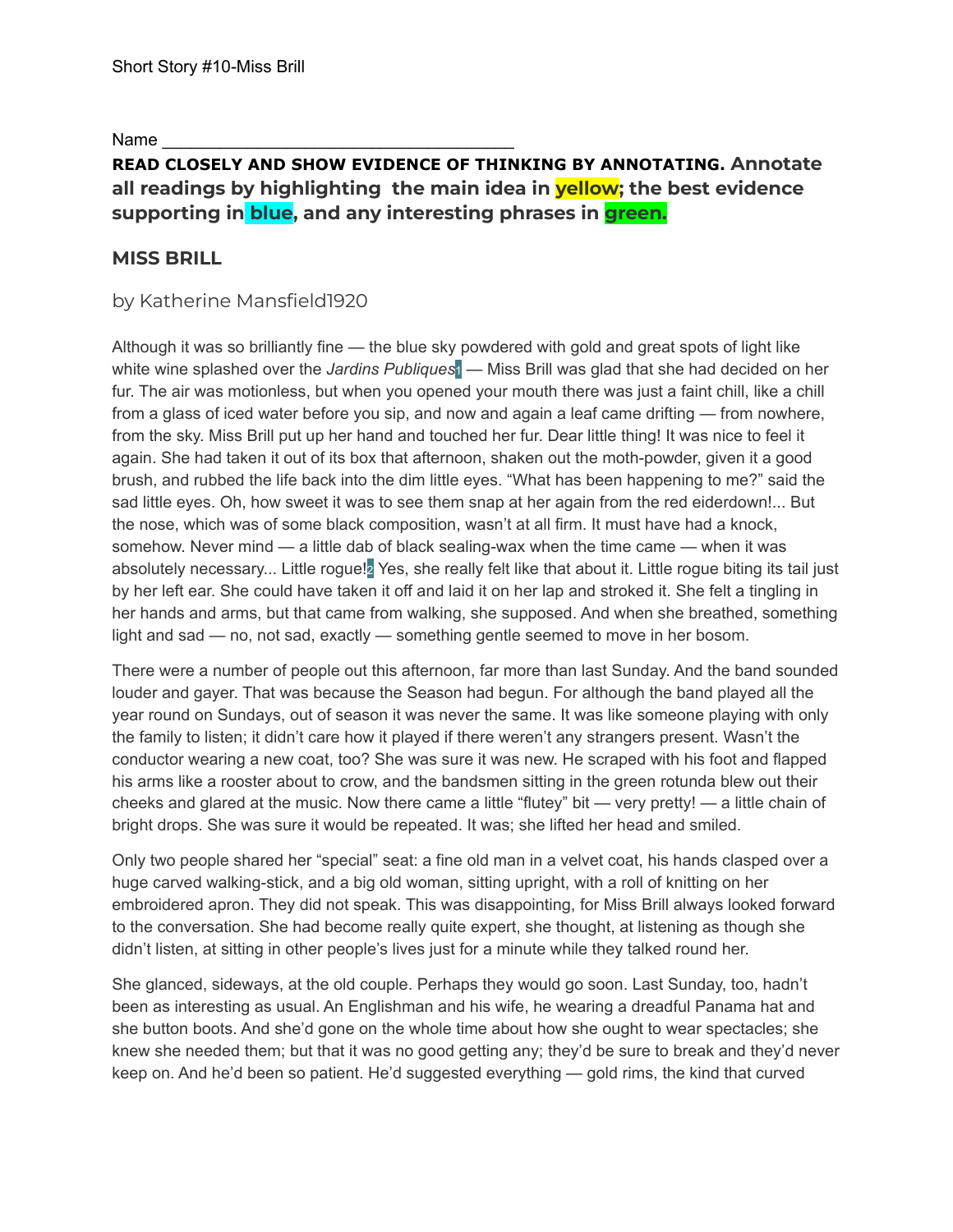round your ears, little pads inside the bridge. No, nothing would please her. "They'll always be sliding down my nose!" Miss Brill had wanted to shake her.

The old people sat on the bench, still as statues. Never mind, there was always the crowd to watch. To and fro, in front of the flower-beds and the band rotunda,  $\frac{1}{2}$  the couples and groups paraded, stopped to talk, to greet, to buy a handful of flowers from the old beggar who had his tray fixed to the railings. Little children ran among them, swooping and laughing; little boys with big white silk bows under their chins, little girls, little French dolls, dressed up in velvet and lace. And sometimes a tiny staggerer came suddenly rocking into the open from under the trees, stopped, stared, as suddenly sat down "flop," until its small high-stepping mother, like a young hen, rushed scolding to its rescue. Other people sat on the benches and green chairs, but they were nearly always the same, Sunday after Sunday, and — Miss Brill had often noticed — there was something funny about nearly all of them. They were odd, silent, nearly all old, and from the way they stared they looked as though they'd just come from dark little rooms or even — even cupboards!

Behind the rotunda the slender trees with yellow leaves down drooping, and through them just a line of sea, and beyond the blue sky with gold-veined clouds.

Tum-tum-tum tiddle-um! tiddle-um! tum tiddley-um tum ta! blew the band.

Two young girls in red came by and two young soldiers in blue met them, and they laughed and paired and went off arm-in-arm. Two peasant women with funny straw hats passed, gravely, leading beautiful smoke-coloured donkeys. A cold, pale nun hurried by. A beautiful woman came along and dropped her bunch of violets, and a little boy ran after to hand them to her, and she took them and threw them away as if they'd been poisoned. Dear me! Miss Brill didn't know whether to admire that or not! And now an ermine toque4 and a gentleman in grey met just in front of her. He was tall, stiff, dignified, and she was wearing the ermine toque she'd bought when her hair was yellow. Now everything, her hair, her face, even her eyes, was the same colour as the shabby ermine, and her hand, in its cleaned glove, lifted to dab her lips, was a tiny yellowish paw. Oh, she was so pleased to see him — delighted! She rather thought they were going to meet that afternoon. She described where she'd been — everywhere, here, there, along by the sea. The day was so charming — didn't he agree? And wouldn't he, perhaps?... But he shook his head, lighted a cigarette, slowly breathed a great deep puff into her face, and even while she was still talking and laughing, flicked the match away and walked on. The ermine toque was alone; she smiled more brightly than ever. But even the band seemed to know what she was feeling and played more softly, played tenderly, and the drum beat, "The Brute! The Brute!" over and over. What would she do? What was going to happen now? But as Miss Brill wondered, the ermine toque turned, raised her hand as though she'd seen someone else, much nicer, just over there, and pattered away. And the band changed again and played more quickly, more gayly than ever, and the old couple on Miss Brill's seat got up and marched away, and such a funny old man with long whiskers hobbled along in time to the music and was nearly knocked over by four girls walking abreast.

Oh, how fascinating it was! How she enjoyed it! How she loved sitting here, watching it all! It was like a play. It was exactly like a play. Who could believe the sky at the back wasn't painted? But it wasn't till a little brown dog trotted on solemn and then slowly trotted off, like a little "theatre" dog, a little dog that had been drugged, that Miss Brill discovered what it was that made it so exciting. They were all on the stage. They weren't only the audience, not only looking on; they were acting. Even she had a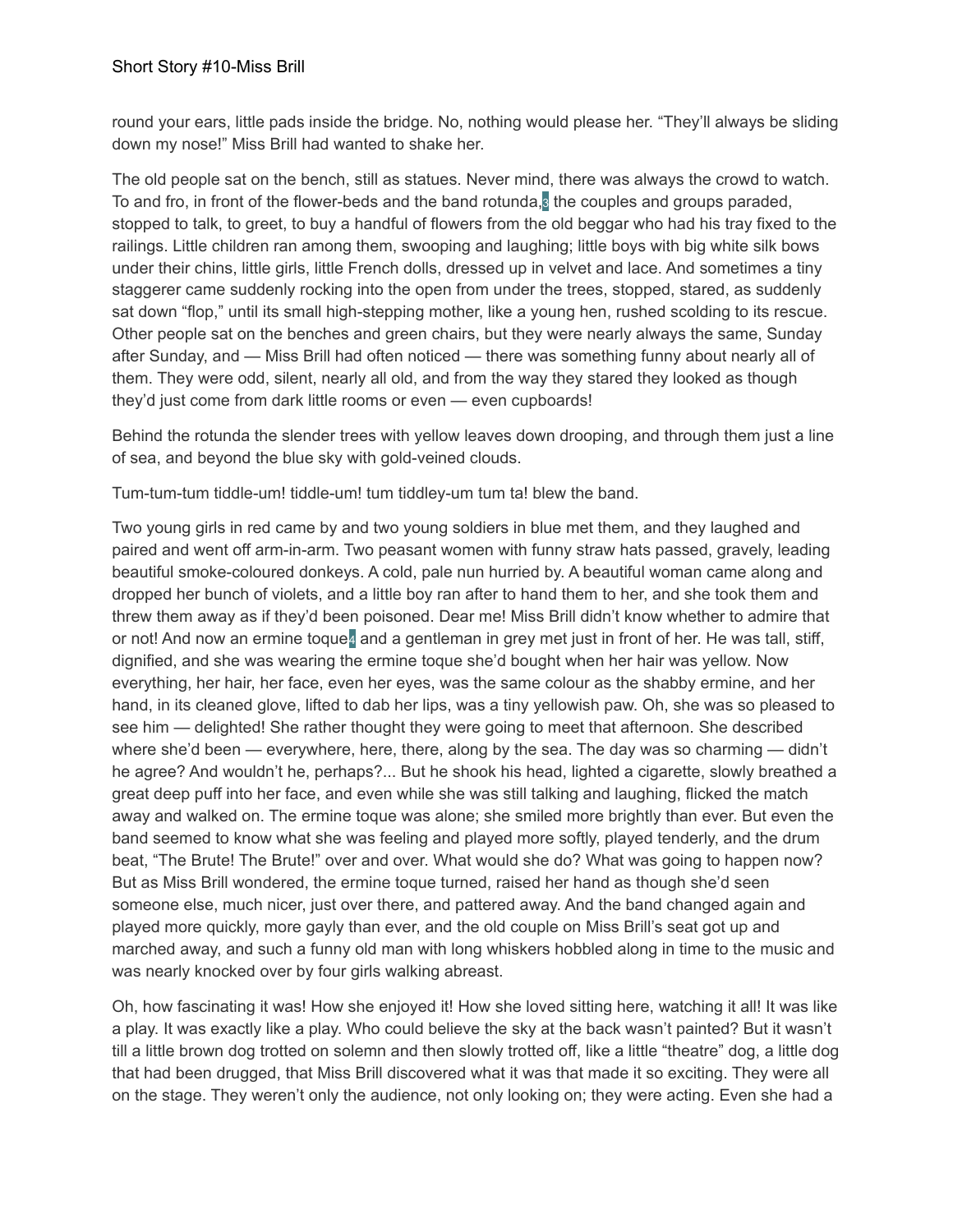part and came every Sunday. No doubt somebody would have noticed if she hadn't been there; she was part of the performance after all. How strange she'd never thought of it like that before! And yet it explained why she made such a point of starting from home at just the same time each week — so as not to be late for the performance — and it also explained why she had quite a queer,<sup>5</sup> shy feeling at telling her English pupils how she spent her Sunday afternoons. No wonder! Miss Brill nearly laughed out loud. She was on the stage. She thought of the old invalid gentleman to whom she read the newspaper four afternoons a week while he slept in the garden. She had got quite used to the frail head on the cotton pillow, the hollowed eyes, the open mouth and the high pinched nose. If he'd been dead she mightn't have noticed for weeks; she wouldn't have minded. But suddenly he knew he was having the paper read to him by an actress! "An actress!" The old head lifted; two points of light quivered in the old eyes. "An actress — are ye?" And Miss Brill smoothed the newspaper as though it were the manuscript of her part and said gently; "Yes, I have been an actress for a long time.

The band had been having a rest. Now they started again. And what they played was warm, sunny, yet there was just a faint chill — a something, what was it? — not sadness — no, not sadness — a something that made you want to sing. The tune lifted, lifted, the light shone; and it seemed to Miss Brill that in another moment all of them, all the whole company, would begin singing. The young ones, the laughing ones who were moving together, they would begin, and the men's voices, very resolute and brave, would join them. And then she too, she too, and the others on the benches they would come in with a kind of accompaniment — something low, that scarcely rose or fell, something so beautiful — moving... And Miss Brill's eyes filled with tears and she looked smiling at all the other members of the company. Yes, we understand, we understand, she thought — though what they understood she didn't know.

Just at that moment a boy and girl came and sat down where the old couple had been. They were beautifully dressed; they were in love. The hero and heroine, of course, just arrived from his father's yacht. And still soundlessly singing, still with that trembling smile, Miss Brill prepared to listen.

"No, not now," said the girl. "Not here, I can't."

"But why? Because of that stupid old thing at the end there?" asked the boy. "Why does she come here at all — who wants her? Why doesn't she keep her silly old mug<sup>®</sup> at home?"

"It's her fu-ur which is so funny," giggled the girl. "It's exactly like a fried whiting."7

"Ah, be off with you!" said the boy in an angry whisper. Then: "Tell me, *ma petite chère* — "8

"No, not here," said the girl. "Not yet."

On her way home, she usually bought a slice of honey-cake at the baker's. It was her Sunday treat. Sometimes there was an almond in her slice, sometimes not. It made a great difference. If there was an almond it was like carrying home a tiny present — a surprise — something that might very well not have been there. She hurried on the almond Sundays and struck the match for the kettle in quite a dashing way.

But today she passed the baker's by, climbed the stairs, went into the little dark room — her room like a cupboard — and sat down on the red eiderdown. She sat there for a long time. The box that